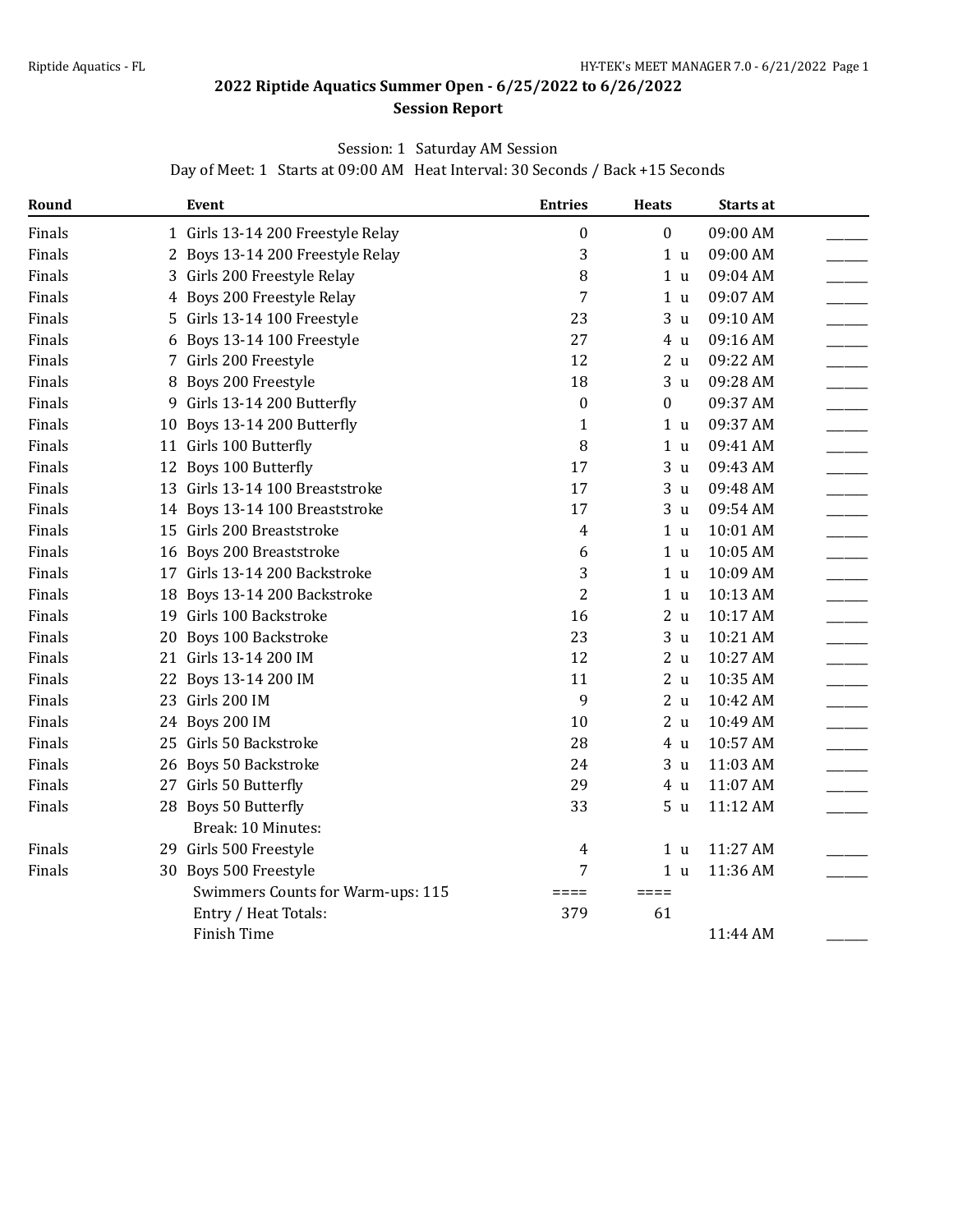### **Session Report**

### Session: 2 Saturday PM Session

Day of Meet: 1 Starts at 12:00 PM Heat Interval: 30 Seconds / Back +15 Seconds

| Round  |    | <b>Event</b>                            | <b>Entries</b> | <b>Heats</b>      | Starts at |  |
|--------|----|-----------------------------------------|----------------|-------------------|-----------|--|
| Finals |    | 31 Girls 8 & Under 100 Freestyle Relay  | 3              | 1 <sub>u</sub>    | 12:00 PM  |  |
| Finals |    | 32 Boys 8 & Under 100 Freestyle Relay   | 0              | $\boldsymbol{0}$  | 12:03 PM  |  |
| Finals |    | 33 Girls 10 & Under 200 Freestyle Relay | 5              | 1 <sub>u</sub>    | 12:03 PM  |  |
| Finals |    | 34 Boys 10 & Under 200 Freestyle Relay  | 3              | 1 <sub>u</sub>    | 12:07 PM  |  |
| Finals |    | 35 Girls 11-12 200 Freestyle Relay      | 4              | 1 <sub>u</sub>    | 12:10 PM  |  |
| Finals |    | 36 Boys 11-12 200 Freestyle Relay       | $\mathbf{1}$   | 1 <sub>u</sub>    | 12:14 PM  |  |
| Finals |    | 37 Girls 8 & Under 25 Freestyle         | 27             | 4 u               | 12:17 PM  |  |
| Finals |    | 38 Boys 8 & Under 25 Freestyle          | 15             | 2u                | 12:21 PM  |  |
| Finals |    | 39 Girls 10 & Under 100 Freestyle       | 27             | 4 u               | 12:23 PM  |  |
| Finals | 40 | Boys 10 & Under 100 Freestyle           | 21             | 3 <sub>u</sub>    | 12:31 PM  |  |
| Finals |    | 41 Girls 11-12 100 Freestyle            | 28             | 4 u               | 12:38 PM  |  |
| Finals |    | 42 Boys 11-12 100 Freestyle             | 16             | 2 <sub>u</sub>    | 12:46 PM  |  |
| Finals |    | 43 Girls 8 & Under 25 Butterfly         | 20             | 3 <sub>u</sub>    | 12:49 PM  |  |
| Finals |    | 44 Boys 8 & Under 25 Butterfly          | 5              | 1 <sub>u</sub>    | 12:52 PM  |  |
| Finals |    | 45 Girls 10 & Under 50 Butterfly        | 22             | 3 <sub>u</sub>    | 12:53 PM  |  |
| Finals |    | 46 Boys 10 & Under 50 Butterfly         | 11             | 2 <sub>u</sub>    | 12:58 PM  |  |
| Finals |    | 47 Girls 11-12 50 Butterfly             | 20             | 3<br>$\mathbf{u}$ | 01:01 PM  |  |
| Finals | 48 | Boys 11-12 50 Butterfly                 | 11             | 2 <sub>u</sub>    | 01:04 PM  |  |
| Finals | 49 | Girls 8 & Under 25 Breaststroke         | 23             | 3 <sub>u</sub>    | 01:07 PM  |  |
| Finals | 50 | Boys 8 & Under 25 Breaststroke          | 10             | 2 <sub>u</sub>    | 01:10 PM  |  |
| Finals |    | 51 Girls 10 & Under 50 Breaststroke     | 24             | 3<br>$\mathbf u$  | 01:12 PM  |  |
| Finals |    | 52 Boys 10 & Under 50 Breaststroke      | 15             | 2 <sub>u</sub>    | 01:17 PM  |  |
| Finals |    | 53 Girls 11-12 50 Breaststroke          | 25             | 4 u               | 01:20 PM  |  |
| Finals |    | 54 Boys 11-12 50 Breaststroke           | 13             | 2 <sub>u</sub>    | 01:25 PM  |  |
| Finals |    | 55 Girls 8 & Under 25 Backstroke        | 21             | 3 <sub>u</sub>    | 01:28 PM  |  |
| Finals |    | 56 Boys 8 & Under 25 Backstroke         | 11             | 2 <sub>u</sub>    | 01:32 PM  |  |
| Finals |    | 57 Girls 10 & Under 100 Backstroke      | 18             | 3 <sub>u</sub>    | 01:35 PM  |  |
| Finals | 58 | Boys 10 & Under 100 Backstroke          | 14             | 2 <sub>u</sub>    | 01:43 PM  |  |
| Finals |    | 59 Girls 11-12 100 Backstroke           | 19             | 3<br>$\mathbf u$  | 01:50 PM  |  |
| Finals | 60 | Boys 11-12 100 Backstroke               | 10             | 2 <sub>u</sub>    | 01:58 PM  |  |
| Finals |    | 61 Girls 8 & Under 100 IM               | 8              | 1 <sub>u</sub>    | 02:03 PM  |  |
| Finals |    | 62 Boys 8 & Under 100 IM                | 6              | 1 u               | 02:05 PM  |  |
| Finals |    | 63 Girls 10 & Under 200 IM              | 3              | 1 <sub>u</sub>    | 02:08 PM  |  |
| Finals |    | 64 Boys 10 & Under 200 IM               | 2              | 1 <sub>u</sub>    | 02:12 PM  |  |
| Finals |    | 65 Girls 11-12 200 IM                   | 7              | 1 <sub>u</sub>    | 02:16 PM  |  |
| Finals |    | 66 Boys 11-12 200 IM                    | 6              | 1 <sub>u</sub>    | 02:20 PM  |  |
|        |    | Swimmers Counts for Warm-ups: 139       | ====           | $====$            |           |  |
|        |    | Entry / Heat Totals:                    | 474            | 75                |           |  |
|        |    | Finish Time                             |                |                   | 02:23 PM  |  |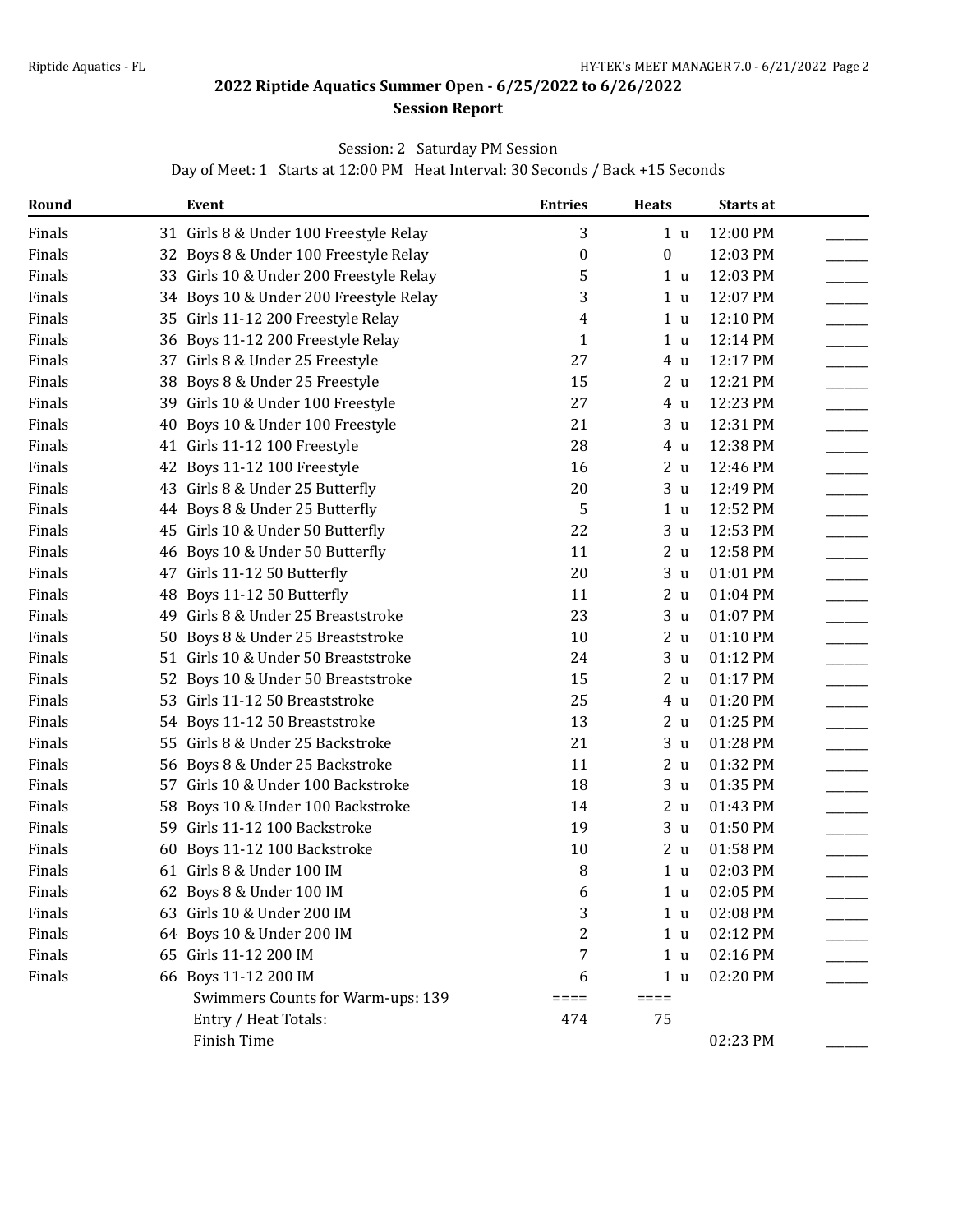### **Session Report**

### Session: 3 Sunday AM Session

Day of Meet: 2 Starts at 09:00 AM Heat Interval: 30 Seconds / Back +15 Seconds

| Round  |    | Event                             | <b>Entries</b>  | <b>Heats</b>    | <b>Starts at</b> |  |
|--------|----|-----------------------------------|-----------------|-----------------|------------------|--|
| Finals |    | 67 Girls 13-14 200 Medley Relay   | 1               | 1 <sub>u</sub>  | 09:00 AM         |  |
| Finals |    | 68 Boys 13-14 200 Medley Relay    | 1               | 1 <sub>u</sub>  | 09:04 AM         |  |
| Finals |    | 69 Girls 200 Medley Relay         | 8               | 1 <sub>u</sub>  | 09:07 AM         |  |
| Finals |    | 70 Boys 200 Medley Relay          | 7               | 1 u             | 09:11 AM         |  |
| Finals |    | 71 Girls 13-14 200 Freestyle      | 9               | 2 <sub>u</sub>  | 09:15 AM         |  |
| Finals |    | 72 Boys 13-14 200 Freestyle       | 11              | 2 <sub>u</sub>  | 09:21 AM         |  |
| Finals |    | 73 Girls 100 Freestyle            | 29              | 4 u             | 09:27 AM         |  |
| Finals |    | 74 Boys 100 Freestyle             | 36              | 5 <sub>u</sub>  | 09:34 AM         |  |
| Finals |    | 75 Girls 13-14 100 Butterfly      | 7               | 1 <sub>u</sub>  | 09:43 AM         |  |
| Finals |    | 76 Boys 13-14 100 Butterfly       | 9               | 2 <sub>u</sub>  | 09:46 AM         |  |
| Finals |    | 77 Girls 200 Butterfly            | 1               | 1 <sub>u</sub>  | 09:49 AM         |  |
| Finals |    | 78 Boys 200 Butterfly             | 0               | $\bf{0}$        | 09:52 AM         |  |
| Finals |    | 79 Girls 13-14 200 Breaststroke   | 9               | 2 <sub>u</sub>  | 09:52 AM         |  |
| Finals | 80 | Boys 13-14 200 Breaststroke       | 4               | 1 <sub>u</sub>  | 10:02 AM         |  |
| Finals |    | 81 Girls 100 Breaststroke         | 15              | 2 <sub>u</sub>  | 10:06 AM         |  |
| Finals |    | 82 Boys 100 Breaststroke          | 25              | 4 u             | 10:10 AM         |  |
| Finals |    | 83 Girls 13-14 100 Backstroke     | 15              | 2 <sub>u</sub>  | 10:17 AM         |  |
| Finals |    | 84 Boys 13-14 100 Backstroke      | 11              | 2 <sub>u</sub>  | 10:22 AM         |  |
| Finals |    | 85 Girls 200 Backstroke           | 7               | 1 <sub>u</sub>  | 10:27 AM         |  |
| Finals |    | 86 Boys 200 Backstroke            | 3               | 1 <sub>u</sub>  | 10:30 AM         |  |
| Finals |    | 87 Girls 50 Breaststroke          | 25              | 4 u             | 10:34 AM         |  |
| Finals | 88 | <b>Boys 50 Breaststroke</b>       | 29              | 4 u             | 10:40 AM         |  |
| Finals |    | 89 Girls 13-14 50 Freestyle       | 21              | 3 <sub>u</sub>  | 10:45 AM         |  |
| Finals |    | 90 Boys 13-14 50 Freestyle        | 19              | 3 <sub>u</sub>  | 10:48 AM         |  |
| Finals |    | 91 Girls 50 Freestyle             | 25              | 4 u             | 10:51 AM         |  |
| Finals |    | 92 Boys 50 Freestyle              | 28              | 4 <sub>u</sub>  | 10:56 AM         |  |
|        |    | Break: 10 Minutes:                |                 |                 |                  |  |
| Finals |    | 93 Girls 400 IM                   | 2               | 1 <sub>u</sub>  | 11:09 AM         |  |
| Finals |    | 94 Boys 400 IM                    | 2               | 1 <sub>u</sub>  | 11:15 AM         |  |
|        |    | Swimmers Counts for Warm-ups: 105 | $=$ $=$ $=$ $=$ | $=$ $=$ $=$ $=$ |                  |  |
|        |    | Entry / Heat Totals:              | 359             | 60              |                  |  |
|        |    | Finish Time                       |                 |                 | 11:21 AM         |  |